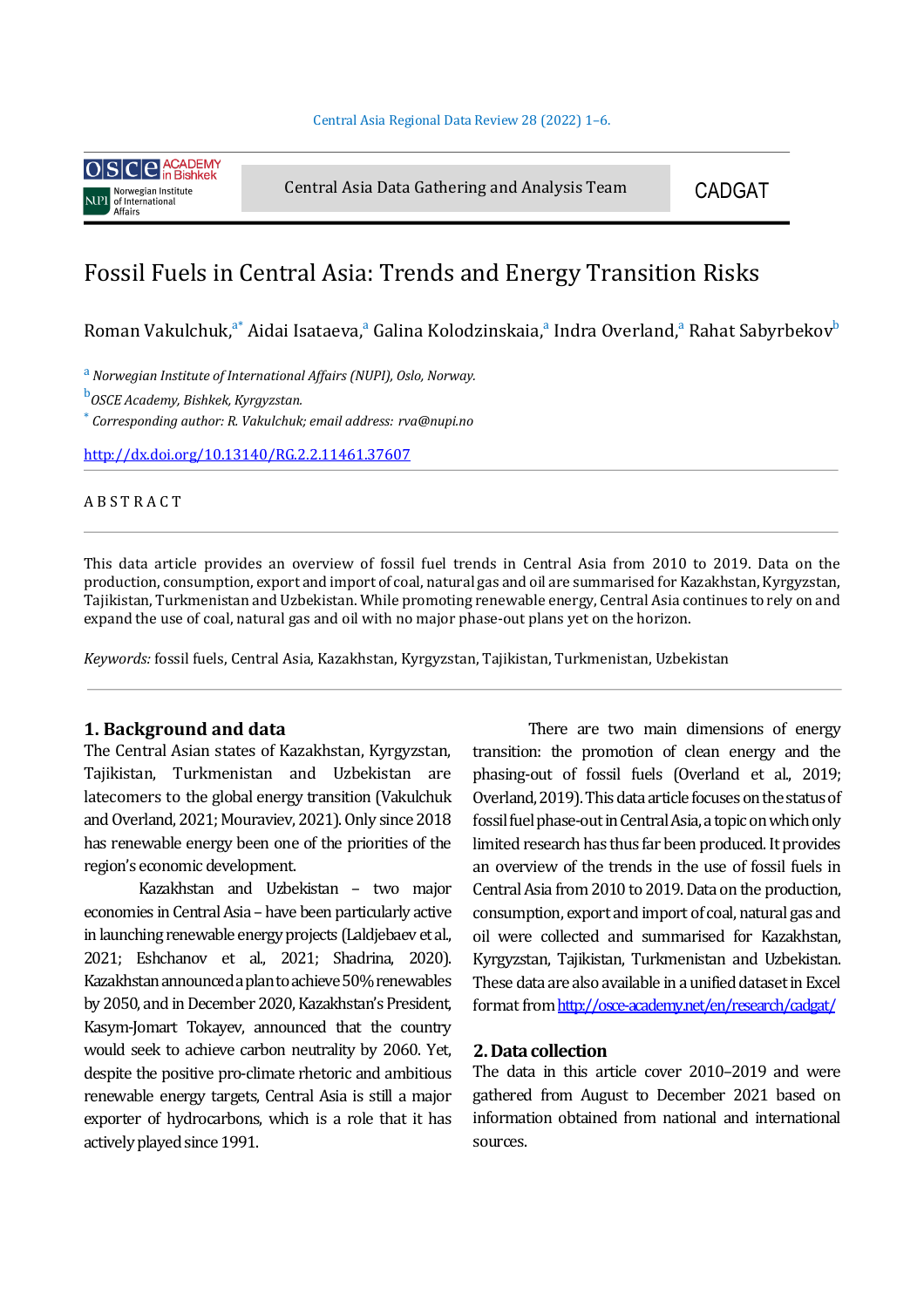# **3. Findings**

Tables 1-5 present detailed data on the production, domestic consumption, export and import of fossil fuels in each Central Asian country. The major trends during 2010–2019 were as follows: (1) the consumption of fossil fuels either remained largely unchanged or actually increased during the period;  $(2)$ while the countries officially recognised the need to decarbonise their energy sectors, this did not result in reduced consumption of coal, natural gas or oil; and (3) increasing electricity capacity sourced from renewable energy in Central Asia has not yet displaced electricity produced from fossil fuels.

Oil and gas production, consumption and exports have grown significantly in Kazakhstan and Turkmenistan, and much has been written about Central Asia's dependence on oil and gas (Schaik et al., 2021; Ma et al., 2020; Vakulchuk, 2016). However, the coal industry, the largest emitter of greenhouse gases among other fossil fuels, has received limited attention from the scholarly community.

Coal remains the major source of electricity production in Central Asia. In Kazakhstan, coal's share of power generation was 70% in 2020, while that of renewables was only 2.5% (IEA, 2021). The coal industry (mining, services and trade) remains an important source of employment, with several monoindustry towns built around coal mining sites. In 2018, more than 200,000 people (workers and their families) in Kazakhstan depended on income from the coal industry, which continues to be heavily subsidised by the government (companies are exempted from corporate income tax, land tax and property tax). Kazakhstan has the 8th largest coal reserves in the world (33.6 billion tonnes), is 10th among global producers and is also a major regional coal exporter (IEA, 2021). Coal exports also rose from 28 million tonnes in 2019 to 38 million metric tonnes in 2020, with Kyrgyzstan, Russia and Uzbekistan being the main importers.

Similarly, Kyrgyzstan generates more than 50% of its electricity from coal. By 2025, Kazakhstan and Kyrgyzstan plan to expand coal exports to many of their neighbours, including China. Uzbekistan also both produces coal and imports it from Kazakhstan and Kyrgyzstan, while Tajikistan produces coal and exports its surplus to both Pakistan and Uzbekistan.

## **4. Policy recommendations**

While Central Asia is supportive of renewable energy, it continues to rely on coal, natural gas and oil with no major phase-out plans yet on the horizon. Based on the findings of this article, we propose the following policy recommendations:

1) Adopt reduction targets for fossil fuels. Unlike the targets adopted for increasing renewable energy, no targets were adopted to reduce the use of fossil fuels. The governments of Central Asian countries could put a greater effort into preparing strategies and policies for phasing out fossil fuels. A first step could be to adopt targets for the reduced extraction and use of coal, natural gas and oil.

2) *Assess the political, economic and social consequences of decarbonisation.* The decarbonisation of Central Asia poses significant risks to the region due to its dependence on fossil fuels as a source of public revenue, economic development, employment and political stability. The governments could assess these risks and develop systematic measures to address them.

3) *Establish a dialogue with importers.* The Central Asian fossil fuel exporters could establish a dialogue on decarbonisation with the European and Asian countries that import their fossil fuels.

4) *Scholars need to study the risks for Central Asia involved in not phasing out fossil fuels*. The scientific community that specialises in Central Asia's energy could focus more on identifying the risks and challenges if Central Asia fails to decarbonise its energy sector.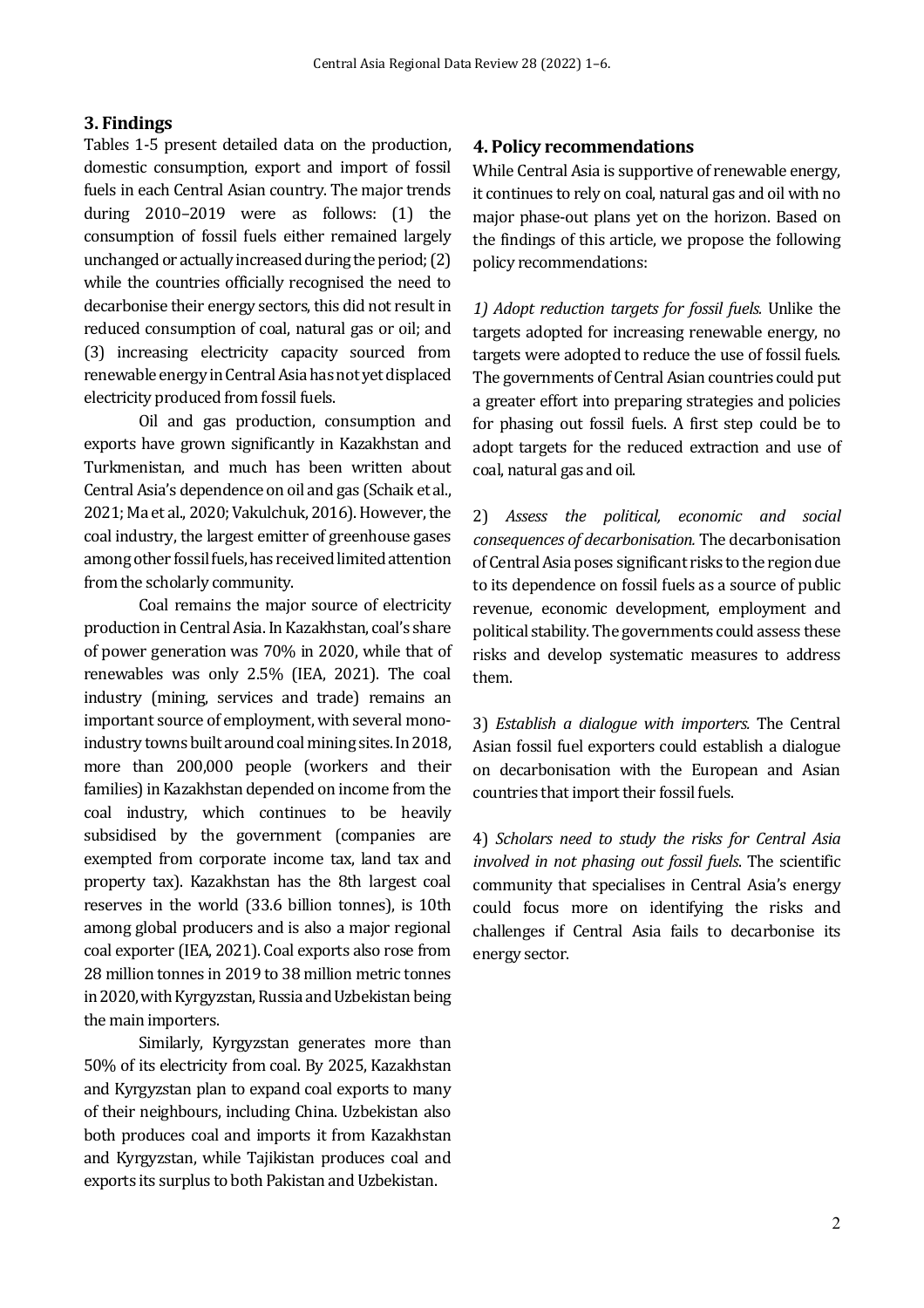| Product <sup>'</sup>    | 2010 | 2011  | 2012           | 2013           | 2014         | 2015  | 2016  | 2017  | 2018  | 2019         |
|-------------------------|------|-------|----------------|----------------|--------------|-------|-------|-------|-------|--------------|
| Coal production         | 111  | 116   | 121            | 120            | 114          | 107   | 103   | 112   | 118   | 115          |
| Coal consumption        | 335  | 363   | 378            | 375            | 370          | 34178 | 339   | 363   | 406   | 397          |
| Coal imports            | 1    | 1     | 1              | 1              | $\mathbf{I}$ | 1     | 1     | 1     | 1     | $\mathbf{1}$ |
| Coal exports            | 19   | 34    | 33             | 33             | 32           | 32    | 27    | 30    | 28    | 28           |
| Natural gas production  | 9806 | 10356 | 10481          | 10993          | 11199        | 11263 | 11334 | 12169 | 12052 | 12022        |
| Natural gas consumption | 3372 | 3752  | 4030           | 4221           | 4740         | 4804  | 4998  | 5327  | 6135  | 6147         |
| Natural gas imports     | 3    | 3     | $\overline{4}$ | $\overline{4}$ | 4            | 4     | 4     | 5     | 15    | 5            |
| Natural gas exports     | 13   | 11    | 12             | 20             | 19           | 19    | 22    | 15    | 17    | 19           |
| Oil production          | 80   | 80    | 79             | 82             | 81           | 80    | 79    | 87    | 91    | 91           |
| Oil consumption         | 10   | 13    | 14             | 14             | 14           | 17    | 16    | 18    | 19    | 18           |
| Oil imports             | 6    | 8     | 8              | 10             | 3            | 2     | 3     | 3     | 2     | $\mathbf{1}$ |
| Oil exports             | 67   | 68    | 67             | 69             | 65           | 61    | 57    | 68    | 68    | 73           |

## **Table 1. Kazakhstan (***in million tonnes***)**

Source: See Unified CADGAT Database in Vakulchuk and Overland (2022).

#### **Table 2. Kyrgyzstan (***in thousand tonnes***)**

| Product                  | 2010   | 2011  | 2012   | 2013   | 2014   | 2015   | 2016   | 2017   | 2018   | 2019   |
|--------------------------|--------|-------|--------|--------|--------|--------|--------|--------|--------|--------|
| Coal production          | 575    | 830.7 | 1163.9 | 1406.8 | 1812   | 1928.7 | 1851.3 | 1870.4 | 2395.2 | 2606   |
| Coal consumption         | 1860.7 | 2016  | 2831.8 | 2228.9 | 2813.1 | n/a    | 2447.1 | n/a    | n/a    | n/a    |
| Coal imports             | 1100   | 1500  | 1800   | 1200   | 1200   | 1500   | 883    | 1000   | 967    | 676    |
| Coal exports             | 19.2   | 77.9  | 215    | 173    | 250    | 253    | 418    | 550    | 912    | 1200   |
| Natural gas production   | 8051.7 | 9394  | 10065  | 11477  | 11477  | 11159  | 10206  | 9181.8 | 9640.9 | 8616.8 |
| Natural gas consumption* | 0.4079 | 0.353 | 0.3761 | 0.3585 | 0.0379 | 0.1589 | 0.1658 | 0.1658 | n/a    | n/a    |
| Natural gas imports      | 168    | 184   | 239    | 176    | 178    | 130    | 122    | 158    | 379    | 390    |
| Natural gas exports*     | 0.038  | 0.119 | 0.115  | 0.185  | 0.099  | 0.576  | 0.315  | 0.044  | 2.2    | 1.5    |
| Oil production           | 82.8   | 89.9  | 78.9   | 83.5   | 82     | 107.1  | 145.3  | 173.2  | 200    | 233    |
| Oil consumption          | 1123.4 | 1193  | 1528.4 | 1526.3 | 1354.3 | n/a    | 1684.4 | n/a    | n/a    | n/a    |
| Oil imports              | 1300   | 1200  | 1400   | 1700   | 1500   | 1500   | 1300   | 1700   | 1600   | 1200   |
| Oil exports              | 105    | 113   | 103    | 138    | 127    | 106    | 148    | 170    | 209    | 180    |

**\*** *Million tonnes*

Source: See Unified CADGAT Database in Vakulchuk and Overland (2022).

#### **Table 3. Tajikistan (***in thousand tonnes***)**

| <b>Product</b>          | 2010  | 2011  | 2012  | 2013  | 2014  | 2015 | 2016   | 2017 | 2018 | 2019 |
|-------------------------|-------|-------|-------|-------|-------|------|--------|------|------|------|
| Coal production         | 220.5 | 260.1 | 454.2 | 568.8 | 967.8 | n/a  | 1500.2 | n/a  | n/a  | n/a  |
| Coal consumption        | 228.2 | 252.4 | 478.4 | 579.8 | 980.0 | n/a  | 1511.3 | n/a  | n/a  | n/a  |
| Coal imports            | 62.7  | 83.5  | 84.2  | 41.8  | 37.2  | 29.3 | 40.8   | 35.1 | 49.4 | 56.1 |
| Natural gas consumption | 0.2   | 0.2   | 0.2   | 0.2   | 0.2   | 0.0  | 0.0    | 0.0  | n/a  | n/a  |
| Natural gas imports     | 34.1  | 93.7  | 263   | 252   | 235   | 309  | 327    | 350  | 422  | 487  |
| Oil production          | 29.8  | 30.9  | 33.1  | 29.8  | 27.6  | 27.6 | 27.6   | 26.5 | 25.4 | n/a  |
| Oil consumption         | 466.1 | 490.8 | 663.0 | 772.8 | 952.4 | n/a  | 884.3  | n/a  | n/a  | n/a  |
| Oil imports             | 576   | 335   | 432   | 398   | 541   | 571  | 654    | 689  | 489  | 635  |

Source: See Unified CADGAT Database in Vakulchuk and Overland (2022).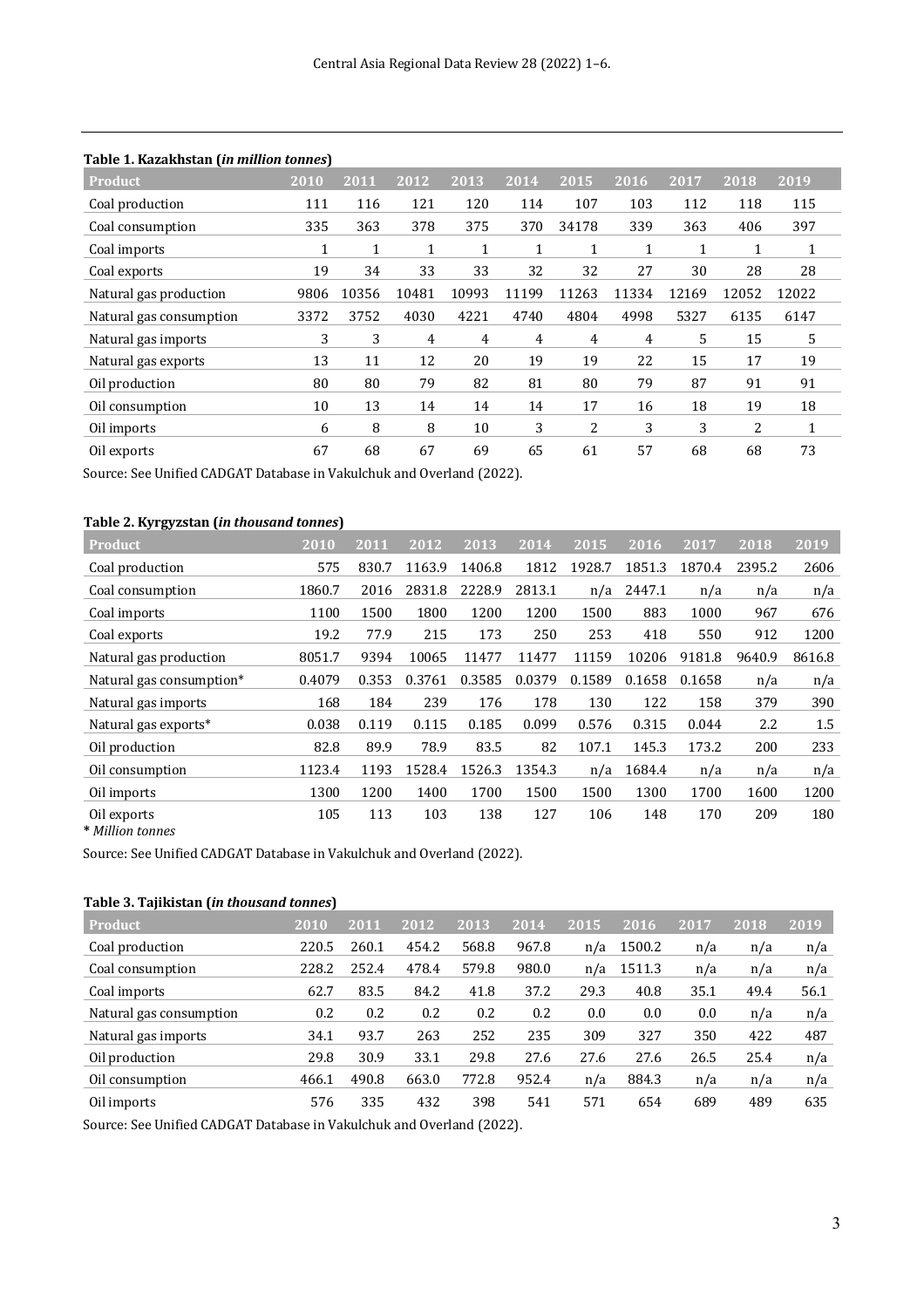| <b>Product</b>                       | 2010  | 2011  | 2012  | 2013  | 2014  | 2015  | 2016  | 2017  | 2018  | 2019  |
|--------------------------------------|-------|-------|-------|-------|-------|-------|-------|-------|-------|-------|
| Natural gas production*              | 14161 | 19882 | 20836 | 20836 | 22425 | 23272 | 22319 | 20730 | 21719 | 22319 |
| Natural gas consumption <sup>*</sup> | 6463  | 7310  | 8087  | 6816  | 7063  | 8970  | 8864  | 8758  | 10029 | 11124 |
| Natural gas imports                  | 0.02  | 0.011 | 0.001 | 0.002 | 0.001 | 0.003 | 0.001 | 0.024 | 0.015 | 0.012 |
| Natural gas exports                  | 2600  | 11900 | 16500 | 18700 | 19200 | 21200 | 22900 | 24900 | 25500 | 24100 |
| Oil production                       | 11100 | 11500 | 12000 | 12500 | 12900 | 13200 | 13200 | 13100 | 12600 | 12200 |
| Oil consumption                      | 5500  | 5800  | 6000  | 6200  | 6500  | 6500  | 6500  | 6500  | 6500  | 6700  |
| Oil imports<br>* Million tonnes      | 15.5  | 23.7  | 30.2  | 33.9  | 29    | 23.5  | 132   | 24.9  | 27.5  | 35.5  |

Table 4. Turkmenistan (*in thousand tonnes*)

Source: See Unified CADGAT Database in Vakulchuk and Overland (2022).

| <b>Product</b>           | 2010  | 2011  | 2012  | 2013  | $\overline{20}14$ | 2015  | 2016  | 2017  | 2018  | 2019  |
|--------------------------|-------|-------|-------|-------|-------------------|-------|-------|-------|-------|-------|
| Coal production          | 3629  | 3845  | 3753  | 4090  | 4397              | 3488  | 3867  | 4039  | 4174  | 4048  |
| Coal consumption         | 7170  | 9560  | 11950 | 16730 | 16730             | 11950 | 14340 | 14340 | 21511 | 19120 |
| Coal imports             | 39    | 32    | 36    | 24    | 19                | 24    | 27    | 24    | 37    | 62    |
| Coal exports             | 23    | 2     | 0.1   | n/a   | n/a               | n/a   | 1.8   | 5.5   | 23    | 14    |
| Natural gas production*  | 20165 | 19988 | 19953 | 19741 | 19882             | 18929 | 18752 | 18858 | 20200 | 20235 |
| Natural gas consumption* | 15538 | 16739 | 16315 | 16315 | 17128             | 16351 | 15291 | 15221 | 15680 | 15680 |
| Natural gas imports      | 0.003 | 35    | 0.003 | n/a   | n/a               | 0.006 | n/a   | 391   | 277   | 172   |
| Natural gas exports      | 2100  | 2700  | 1700  | 3800  | 3400              | 3200  | 3600  | 5200  | 12200 | 7500  |
| Oil production           | 3600  | 3600  | 3200  | 2900  | 2800              | 2700  | 2600  | 2800  | 2900  | 2800  |
| Oil consumption          | 4293  | 3657  | 3537  | 3818  | 3433              | 3462  | 3590  | 3757  | 4151  | 4324  |
| Oil imports              | 1100  | 693   | 736   | 809   | 630               | 812   | 1100  | 1300  | 1200  | 1200  |
| Oil exports              | 1200  | 774   | 88    | 115   | 81                | 11    | 7     | 210   | 114   | 149   |

**\*** *Million tonnes*

Source: See Unified CADGAT Database in Vakulchuk and Overland (2022).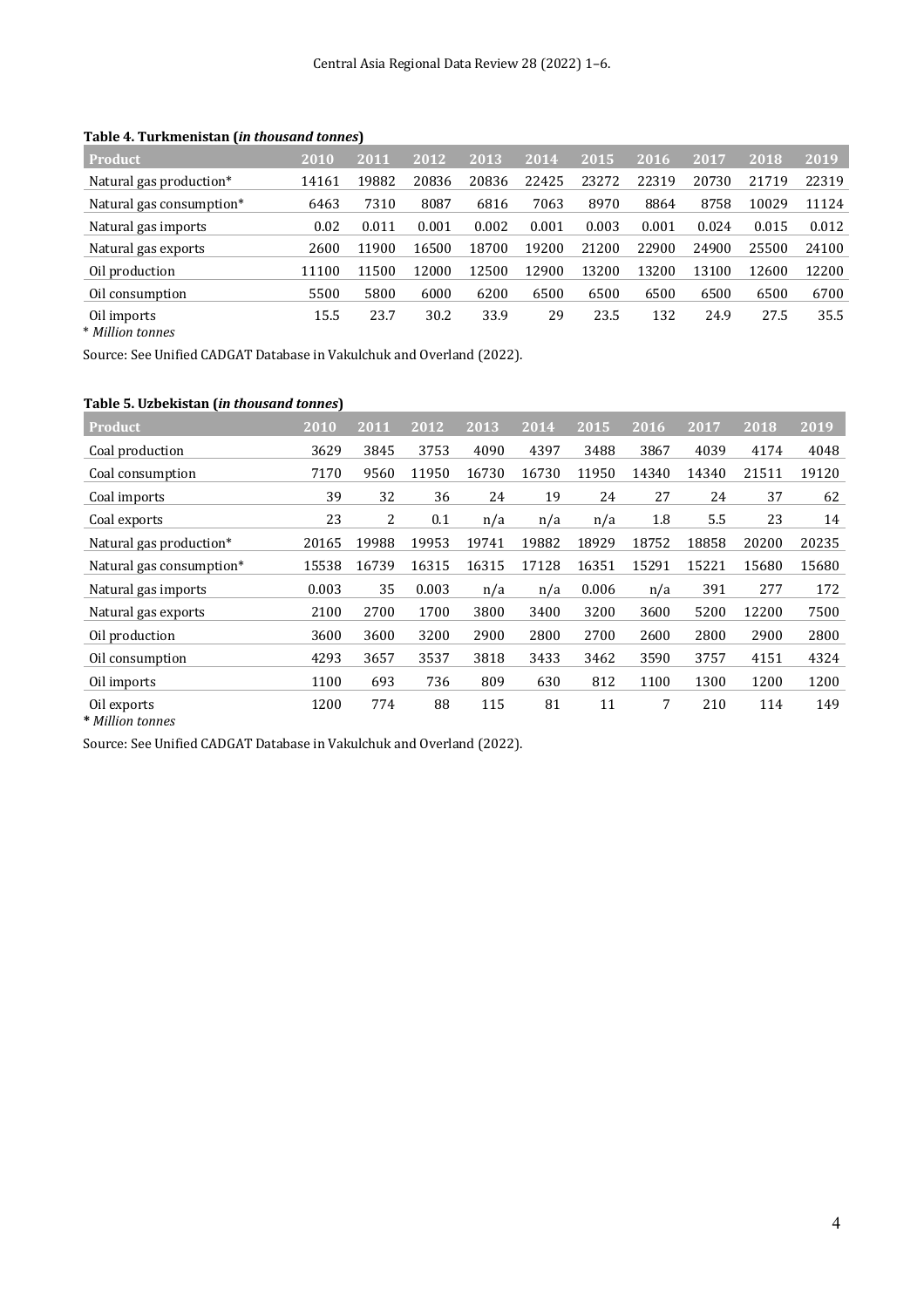# **References**

Eshchanov, B., Abdurazzakova, D., Yuldashev, O., Salahodjaev, R., Ahrorov, F., Komilov, A. and Eshchanov, R. 2021. Is there a link between cognitive abilities and renewable energy adoption: Evidence from Uzbekistan using micro data. *Renewable and Sustainable Energy Reviews*, 141, p.110819. https://doi.org/10.1016/j.rser.2021.110819

IEA. 2021. Kazakhstan energy profile. International Energy Agency (IEA), April 2020.

Laldjebaev, M., Isaev, R. and Saukhimov, A. 2021. Renewable energy in Central Asia: An overview of potentials, deployment, outlook, and barriers. *Energy Reports*, 7, pp.3125–3136. https://doi.org/10.1016/j.egyr.2021.05.014

Ma, H., Sun, Z. and Fang, C. 2020. Risk assessment of transnational oil investment in Central Asia using a fuzzy comprehensive evaluation method. *Regional Sustainability*, 1(1), pp.11–19. https://doi.org/10.1016/j.regsus.2020.06.002

Mouraviev, N. 2021. Renewable energy in Kazakhstan: Challenges to policy and governance. *Energy Policy*, 149, p.112051. https://doi.org/10.1016/j.enpol.2020.112051

Overland, I. 2019. The geopolitics of renewable energy: Debunking four emerging myths. *Energy Research & Social Science*, *49*, pp.36–40. https://doi.org/10.1016/j.erss.2018.10.018

Overland, I., Bazilian, M., Uulu, T.I., Vakulchuk, R. and Westphal, K. 2019. The GeGaLo index: Geopolitical gains and losses after energy transition. *Energy Strategy Reviews*, 26, p.100406. https://doi.org/10.1016/j.esr.2019.100406

Schaik, L.V., Vakulchuk, R. and Ramnat, A. 2021. Seizing the Momentum: EU Green Energy Diplomacy towards Kazakhstan. The Clingendael Institute Policy Brief. https://www.researchgate.net/publication/355476120

Shadrina, E. 2020. Non-hydropower renewable energy in Central Asia: Assessment of deployment status and analysis of underlying factors. *Energies*, 13(11), p.2963. https://doi.org/10.3390/en13112963

Vakulchuk, R. 2016. Public administration reform and its implications for foreign petroleum companies in Kazakhstan. *International Journal of Public Administration*, 39(14), pp.1180-1194. https://doi.org/10.1080/01900692.2015.1072214

Vakulchuk, R. and Overland, I. 2021. Central Asia is a missing link in analyses of critical materials for the global clean energy transition. *One Earth*, *4*(12), 1678–1692. https://doi.org/10.1016/j.oneear.2021.11.012

Vakulchuk, R. and Overland, I. 2022. Energy Transition in Central Asia 2010–2020: Unified Database for CADGAT Data Article No 28. http://osce-academy.net/en/research/cadgat/